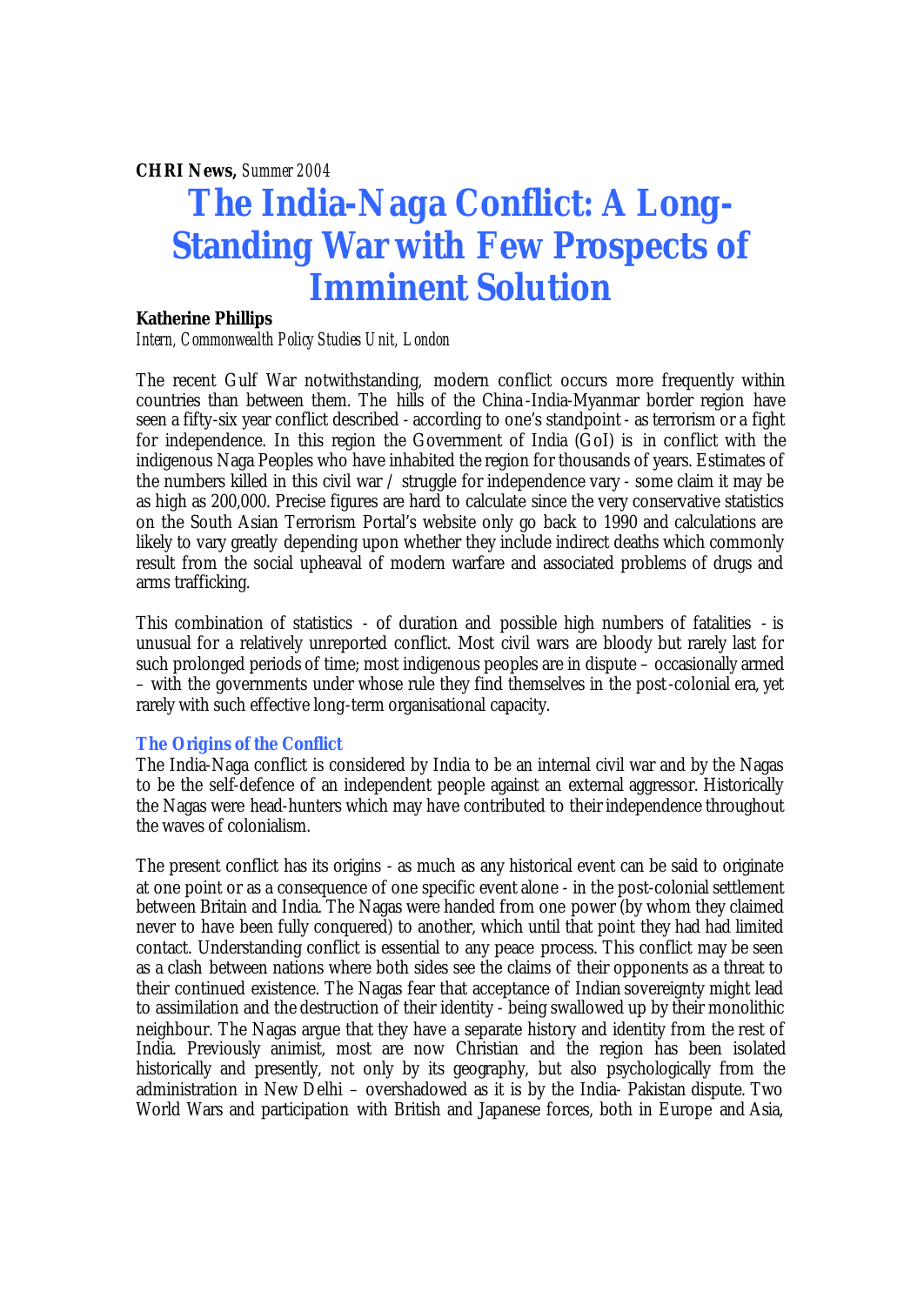generated a political consciousness and identity which the Nagas have proved willing and capable of defending, by military as much as by conventional political means.

Past support of Naga militants by both China and Pakistan has given the conflict elements of proxy war between India and these neighbours. The equally longstanding dispute with Pakistan over the Kashmir region is the better known challenge to Indian sovereignty. Both China and Pakistan are countries with which India is either presently or has been in the past in direct conflict, which from India's perspective places the Naga conflict close to the heart of the most serious threat to its security. There are also many armed insurgent groups within India, some of which have secessionist ambitions, both in the Northeast and elsewhere in the country. The Naga conflict is therefore only one of the internal and external.

#### **Peace Process & Pacification**

The pacification policies of the GoI in the Northeast have caused as many problems as they have solved and have further complicated possible peaceful resolution. The creation of Nagaland for example, in 1963, failed to meet Naga demands for self-determination not only because statehood is a far cry from autonomy but also because Nagas inhabit a much wider geographical area – including in Myanmar – than that encompassed by the boundaries of the state. It would not be too fanciful to describe this step as a further partition of the Nagas. The signing of the Shillong Accord in 1975 with individuals who were not only said to be unrepresentative of Naga interests but to have limited freedom of action - some were at the time in detention - was a cause of further conflict rather than a step forward in the peace process.

More recently a ceasefire and peace talks have got underway between the GoI and the National Socialist Council of Nagaland. As yet they have failed to produce concrete results. Parodied by one anonymous analyst as 'low intensity discussions,' their longevity matches that of the conflict. They have proved to be yet another area for conflict between the parties partly due to divisions among Naga leaders and accusations by both sides of contravening the ceasefire.

The peace talks have so far lacked outside mediation, which has been essential in other peace negotiations. This is an area where the Commonwealth can provide expertise. More external involvement will throw greater light on alleged human rights abuses such as those that took place during Operation Bluebird carried out in 1987 by the Indian army, and the impunity with which the Indian military operate in this troubled region, due to the Armed Forces (Special Powers) Act 1958 and other repressive government legislation.

Progress also requires Naga acceptance of the legitimacy of India's security concerns in an unstable region, and steps which meet the demands of nationhood for the Naga people will not bring peace unless they take account of the rights of other ethnic groups in the region.

Given the enduring nature of the conflict generated by the colonial experience it is impossible to use the term post-colonial without a tinge of irony. Alegacy of conflict was generated by the colonial process, many states being left with divided communities. Governments also often seem unable to escape from a cycle of policies that divide communities in order to control them better.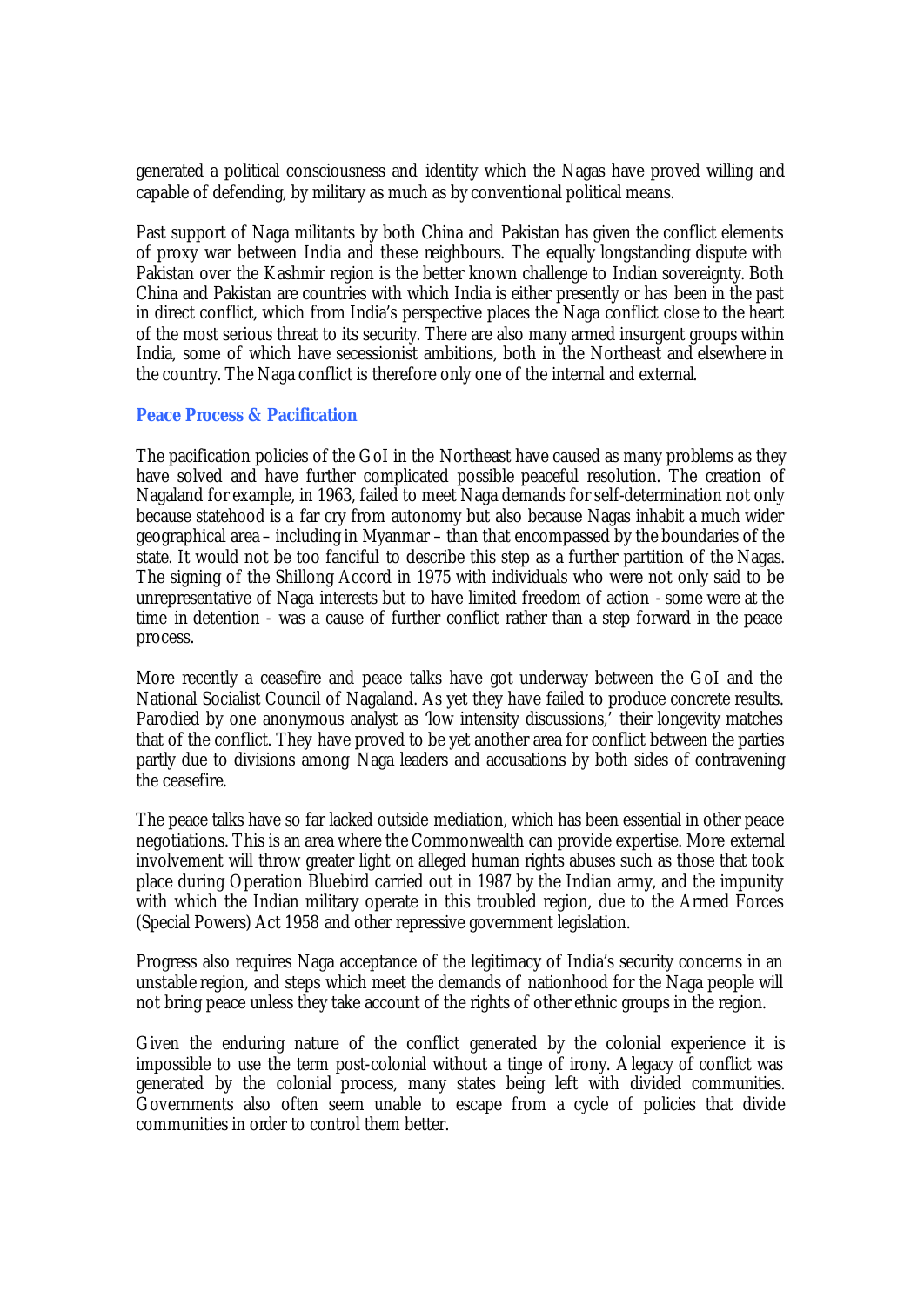Diversity has sadly often been perceived to threaten national security rather than enrich society.

## *Further information see:*

http://www.cpsu.org.uk/downloads/Dr\_R\_Vas.pdf – paper on the Naga-India issue presented at a CPSU Indigenous Rights in the Commonwealth Project conference Delhi March 2002.

http://www.nagaland.nic.in – the Government of Nagaland official website

http://www.nscnonline.org – official website of the National Socialist Council of Nagaland  $\frac{\text{http://www.unpo.org}}{\text{http://www.unpo.org}}$  – Unrepresented Nations and Peoples Organisation challenges to India's sovereignty and security – a complicating link between issues of foreign and domestic policy, which may partly explain the duration of the conflict.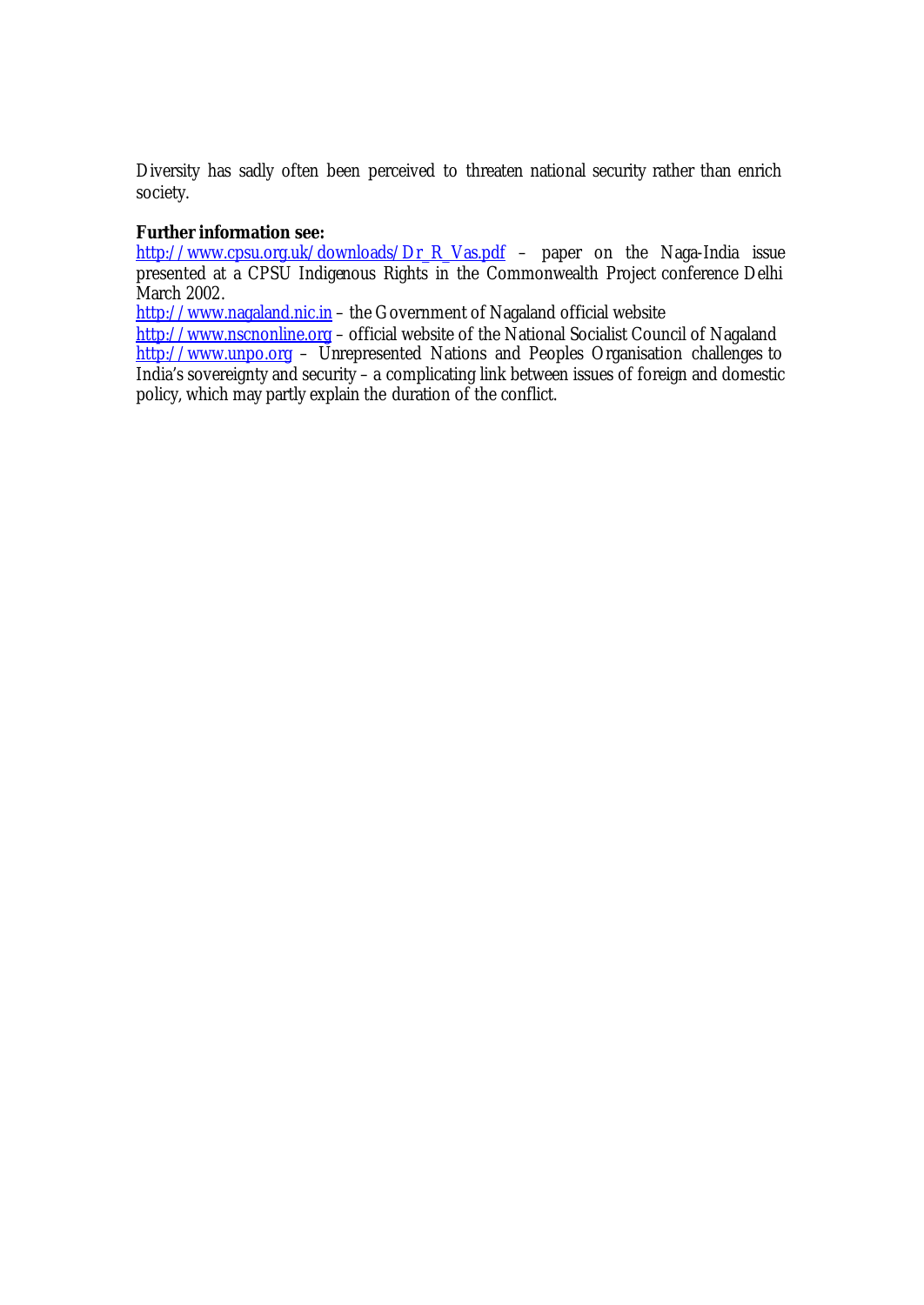*CHRI News, Summer 2004* 

# **Needed: More Effective Human Rights Commissions in India**

# **Mandeep Tiwana**

*Access to Justice Program, CHRI* 

The establishment of India's National Human Rights Commission in 1993 resulted from the culmination of a number of national and international factors. Internal conflicts in Punjab, Jammu & Kashmir and the North- Eastern states escalated in the 1980s and early 1990s and were dealt with by the government with a heavy hand. The media, civil society organisations and the general public increasingly expressed concern about police and security forces' actions in tackling insurgency and the culture of impunity within the government - basic human rights were being ignored in the name of national security. The international community also continued to remind the government to fulfil its international obligations to establish mechanisms for protecting human rights.

In this context, the Protection of Human Rights Act, 1993 was enacted, which enabled the establishment of the National Human Rights Commission in Delhi and 14 state human rights commissions around the country. The Act lays down a broad mandate for human rights commissions, which includes: inquiries into instances of human rights violations by public servants; research; supporting efforts to increase awareness about human rights; and inspecting police lock-ups, prisons and juvenile homes where people are interred. While human rights commissions have contributed greatly to human rights in India, it is debatable whether they can currently do more, considering the structural and practical limitations that are faced.

#### **Structural limitations**

The structural limitations largely relate to the Protection of Human Rights Act, 1993 and include: Recommendations only: Commissions make recommendations to government, which include: payment of compensation to the victim or to her/his family; disciplinary proceedings against delinquent officials; the registration of criminal cases against those responsible; instructions to take particular action to protect human rights and/or to refrain from actions that violate human rights.

However, they can only make recommendations, without the power to enforce decisions. This lack of authority to ensure compliance has unfortunate consequences:

#### **Outright rejection of a recommendation:**

Governments often ignore the recommendation completely or furnish a long bureaucratic discourse on how compliance with the reommendation is not in the public interest (read governmental interest).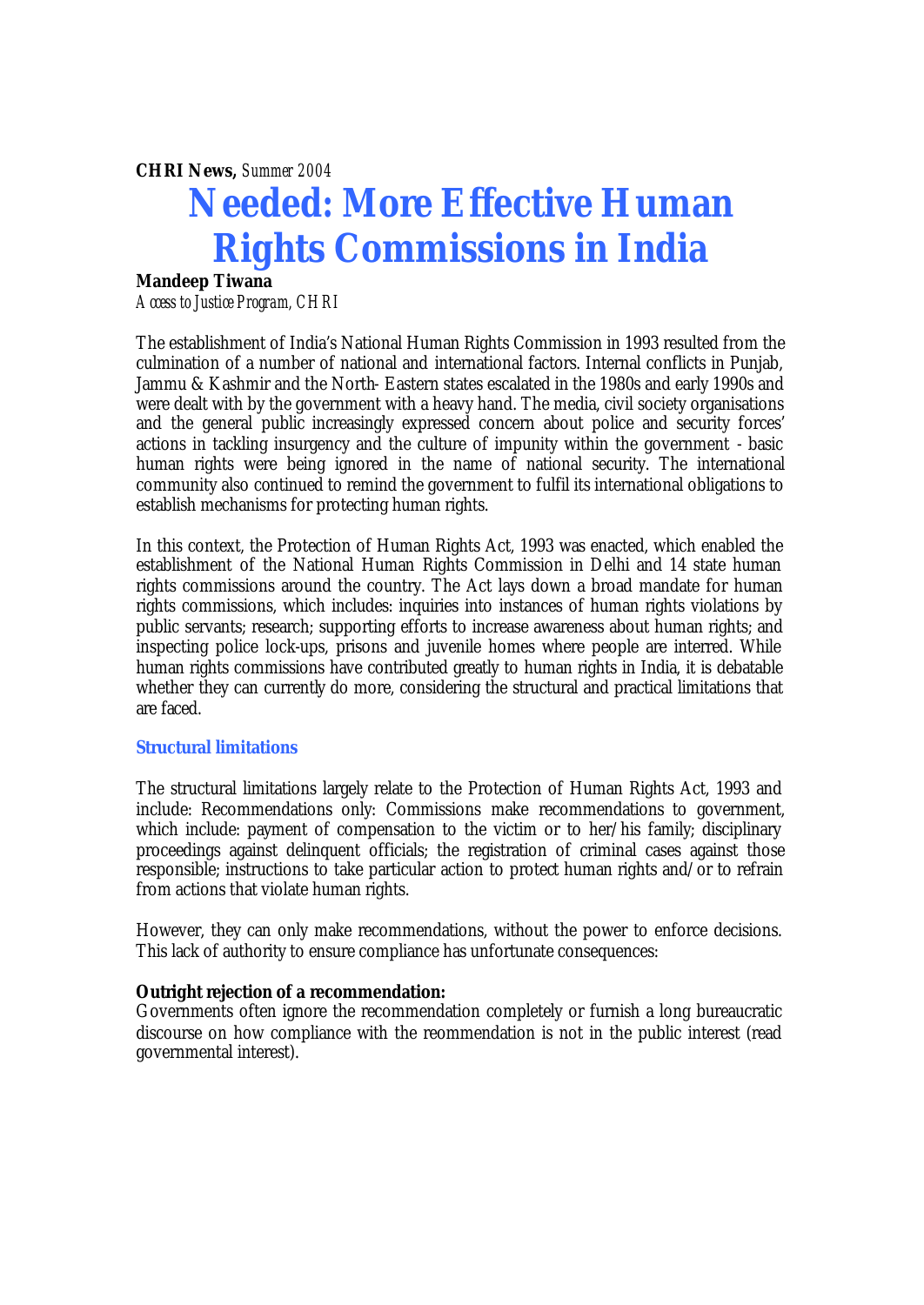# **Partial compliance:**

An example of this is a failure to release the full amount of compensation. Another example is to take action on only one recommendation when there were actually dual recommendations, such as to pay compensation and take disciplinary action.

# **Delayed compliance:**

While recommendations usually obligate governments to take action within 46 weeks, compliance is rare within the stipulated time and sometimes action is so delayed that it becomes meaningless.

**Composition Criteria:** The Act requires that three of the five members of a human rights commission must be former judges but does not specify whether these judges should have a proven record of human rights activism or expertise or qualifications in the area. Regarding the other two members, the Act is vague, saying simply: "persons having knowledge and experience of human rights." Commissions therefore sometimes become post-retirement destinations for judges, police officers and bureaucrats with political clout.

*Time - bar:* Under the Act, human rights commissions cannot investigate an event if the complaint was made more than one year after the incident. Therefore, a large number of genuine grievances go unaddressed.

Bar on violations by Armed Forces: State human rights commissions cannot call for information from the national government, which means that they are implicitly denied the power to investigate armed forces under national control. Even the powers of the National Human Rights Commission relating to violations of human rights by the armed forces have been restricted to simply seeking a report from the Government, (without being allowed to summons witnesses), and then issuing recommendations.

# **Practical limitations**

Structural limitations apart, the work of human rights commission is also being hampered by cultures that exist within governmental spheres. Some of the practical difficulties faced by human rights commissions include:

*Non-filling of vacancies:* Most human rights commissions are functioning with less than the prescribed five Members. This limits the capacity of commissions to deal promptly with complaints, especially as all are facing successive increases in the number of complaints.

*Non-availability of funds:* Scarcity of resources - or rather, resources not being used for human rights related functions - is another big problem.

Large chunks of the budget of commissions go in office expenses and in maintaining their members1, leaving disproportionately small amounts for other crucial areas such as research and rights awareness programmes.

1. Members of the National Human Rights Commission receive the same conditions as Supreme Court Judges. Conditions of state commission members are commensurate with that of High Court Judges.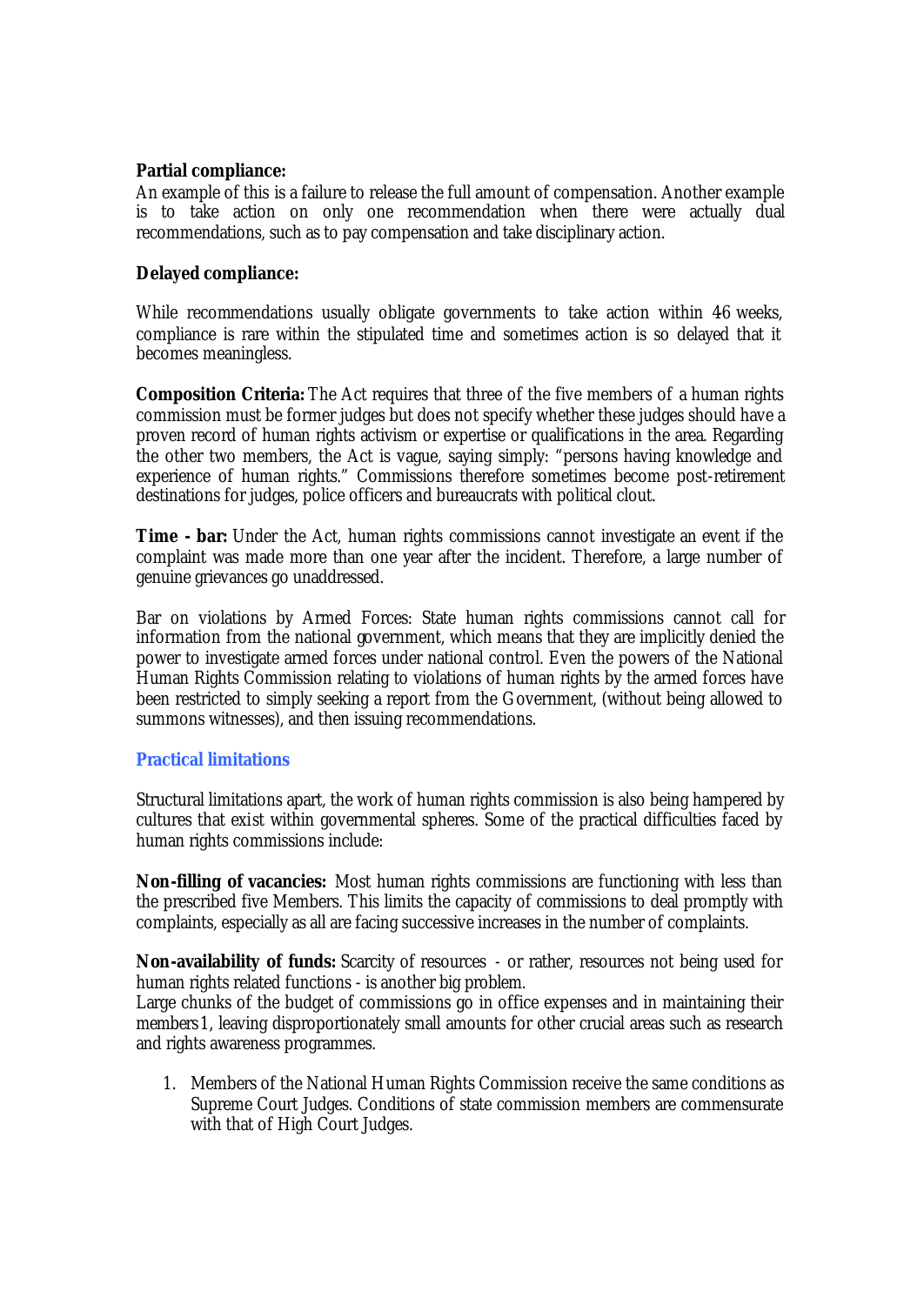2. This followed a report prepared by a high level Advisory Committee headed by a former Chief Justice of India regarding amendments to the Protection of Human Rights Act.

**Too many complaints:** A common problem faced by most human rights commissions is that they are deluged with complaints. In the year 2000-2001, the National Human Rights Commission received over 70,000 complaints. State human rights commissions too, are finding it difficult to address the increasing number of complaints.

**Bureaucratic style of functioning:** As human rights commissions primarily draw their staff from government departments - either on deputation or reemployment after retirement - the internal atmosphere is usually just like any other government office. Strict hierarchies are maintained, which often makes it difficult for complainants to obtain documents or information about the status of their case. The presence of security guards, armies of peons and office attendants creates barriers for ordinary people to personally meet officials in regard to their complaint.

#### **Areas Requiring Intervention Advocacy**

There is an urgent need for civil society and defenders of human rights to immediately advocate for changes in the structure and functioning of human rights commissions to improve their functional efficiency as protectors and promoters of human rights. The National Human Rights Commission in fact submitted to the national Government in March 20002 a set of proposed amendments and has reiterated these in successive annual reports. Sadly, as yet no action has been taken to bring about this reform.

#### **Suggested proposals**

If human rights commissions are to truly protect and promote human rights in India, changes must be made to enable them to become more effective institutions. Some suggested proposals are:

*More teeth:* The effectiveness of human rights commissions will be greatly enhanced if their decisions are immediately made enforceable by the government. This will save considerable time and energy as commissions will no longer need to either send reminders to government departments to implement the recommendations or alternatively to approach High Courts through a cumbersome judicial process to make the government take action.

Commissions must also have clear and well-defined powers to proceed against government departments furnishing false reports. This will assist in preventing the many instances where the departmental version of events is more often than not a white-wash, particularly in those cases where the police has been accused of violations.

**Including armed forces in their ambit:** A large number of human rights violations occur in areas where there is insurgency and internal conflict. Not allowing commissions to independently investigate complaints against the military and security forces only compounds the problems and furthers cultures of impunity. It is essential that commissions